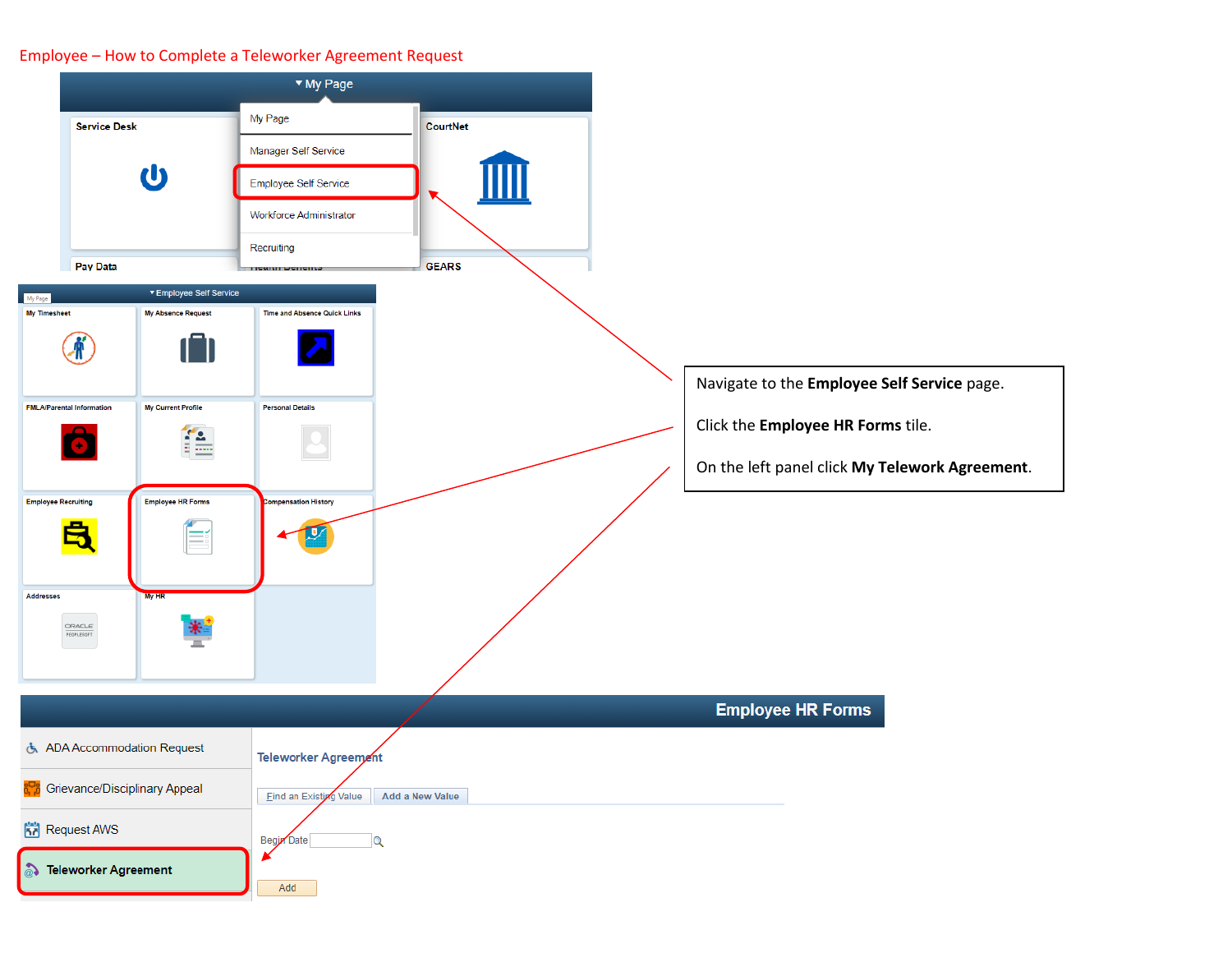



 Enter **Begin Date**, select the magnifying glass to pull up a list of dates. They are all the beginning of a pay period (Wednesday).

Select **Add**.

The page will populate on your screen

Find an Existing Value | Add a New Value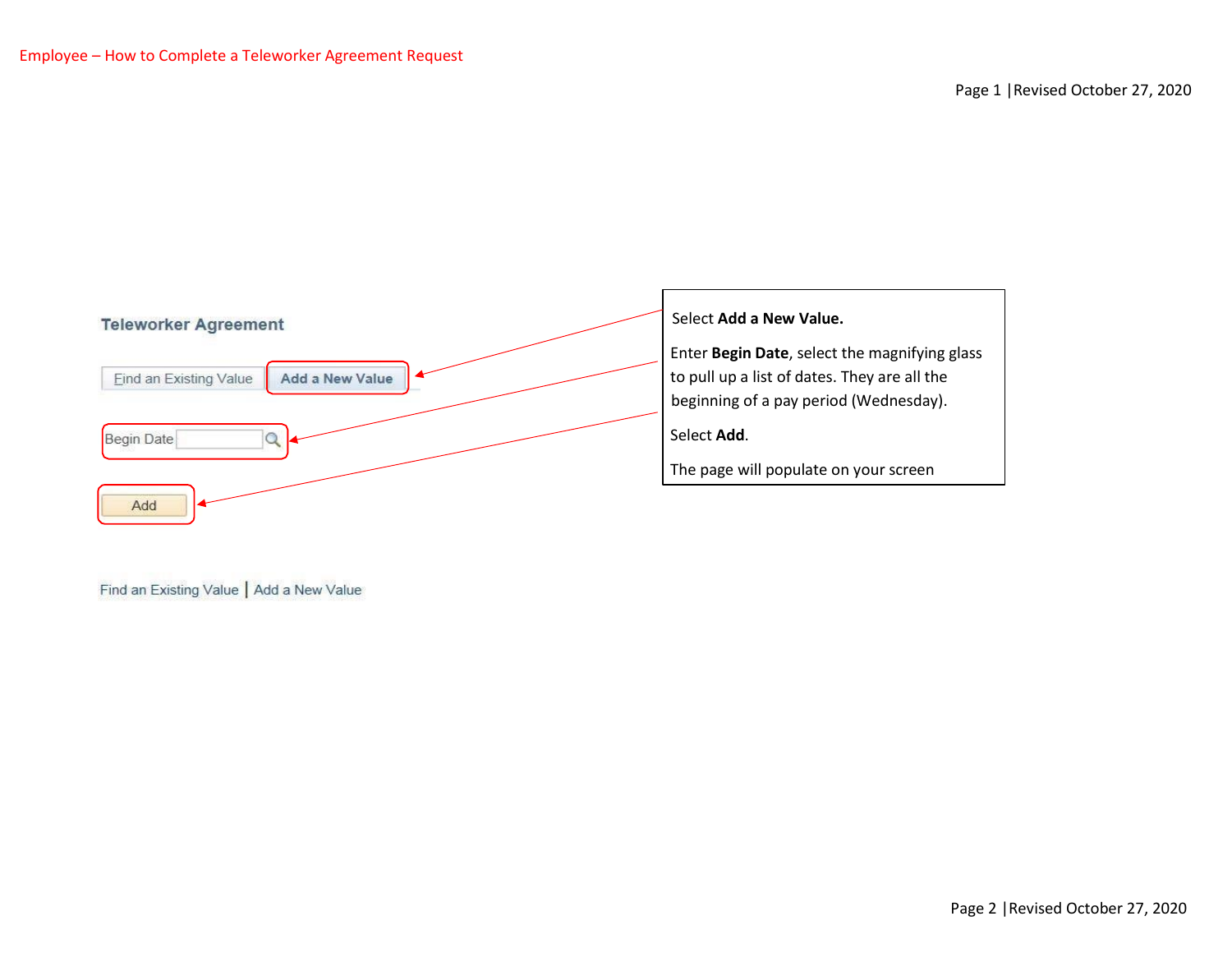## Employee – How to Complete a Teleworker Agreement Request

Submit

| Empl ID                                                  |                   |                                                                     |                      |                     |                                                                                             |  |
|----------------------------------------------------------|-------------------|---------------------------------------------------------------------|----------------------|---------------------|---------------------------------------------------------------------------------------------|--|
| <b>Location Code</b>                                     | MJC02             | Maryland Judicary Headquarters                                      |                      |                     |                                                                                             |  |
| <b>Telework Begin Date</b>                               | 08/26/2020        |                                                                     |                      | Add Attachment      |                                                                                             |  |
|                                                          |                   | Requests cannot exceed 1 year.<br>To be reviewed at least annually. |                      |                     |                                                                                             |  |
| *Telework End Date                                       |                   | Q                                                                   |                      |                     |                                                                                             |  |
| *Average Day(s)/week                                     |                   |                                                                     |                      |                     |                                                                                             |  |
| <b>Standard Hours</b>                                    | 40.00             |                                                                     |                      |                     |                                                                                             |  |
| Schedule ID                                              | STD 800430 HH     |                                                                     |                      |                     |                                                                                             |  |
| *Day(s) of the Week                                      | Monday $\bigcirc$ | Tuesday $\bigcirc$                                                  | Wednesday $\bigcirc$ | Thursday $\bigcirc$ | Friday $\bigcirc$                                                                           |  |
| *Standard Lunch Time                                     |                   |                                                                     |                      |                     |                                                                                             |  |
| *Telework Address                                        |                   |                                                                     |                      |                     |                                                                                             |  |
| *Phone Number During Business Hours                      |                   |                                                                     |                      |                     |                                                                                             |  |
| Justification                                            |                   |                                                                     |                      |                     |                                                                                             |  |
| Policy on Telework                                       |                   |                                                                     |                      |                     |                                                                                             |  |
| T Teleworking Agreement Fact Sheet                       |                   |                                                                     |                      |                     |                                                                                             |  |
| Resource: Teleworker Work Plan                           |                   |                                                                     |                      |                     |                                                                                             |  |
| "Policy on Telework" and understand it's subject matter. |                   |                                                                     |                      |                     | I affirm by submission that I have read the provided "Teleworking Agreement Fact Sheet" and |  |

Select the search glass for **Telework End Date**. This will be the end of a pay period (Tuesday**). The dates only go as far out as 12 months. If you do not see the correct end date you need to wait until you are closer to the expiration of your current Telework request.**

**Average Day(s)/week** - Enter 1,2,3, etc.

**Standard Hours** - This will default to your current scheduled hours.

**Schedule ID**- This will default to your Standard Work Schedule.

**Day(s) of the Week** - Select the day(s) you are requesting to telework (Monday, Tuesday, Wednesday, etc.).

**Standard Lunch Time** - Specify your normal lunch time (e.g. 12:30 – 1:00 pm).

**Telework Address** – This will default to your home address. You can change to another applicable address if appropriate.

**Phone Number where you can be reached** - Enter a valid telephone number where you can be contacted during telework.

Optional: Include your **Justification**. **The employee must acknowledge that they affirm that they have read and understand the contents within the Fact Sheet and Policy.** 

Optional: Including an attachment by clicking "Add Attachment".

Select **Submit**.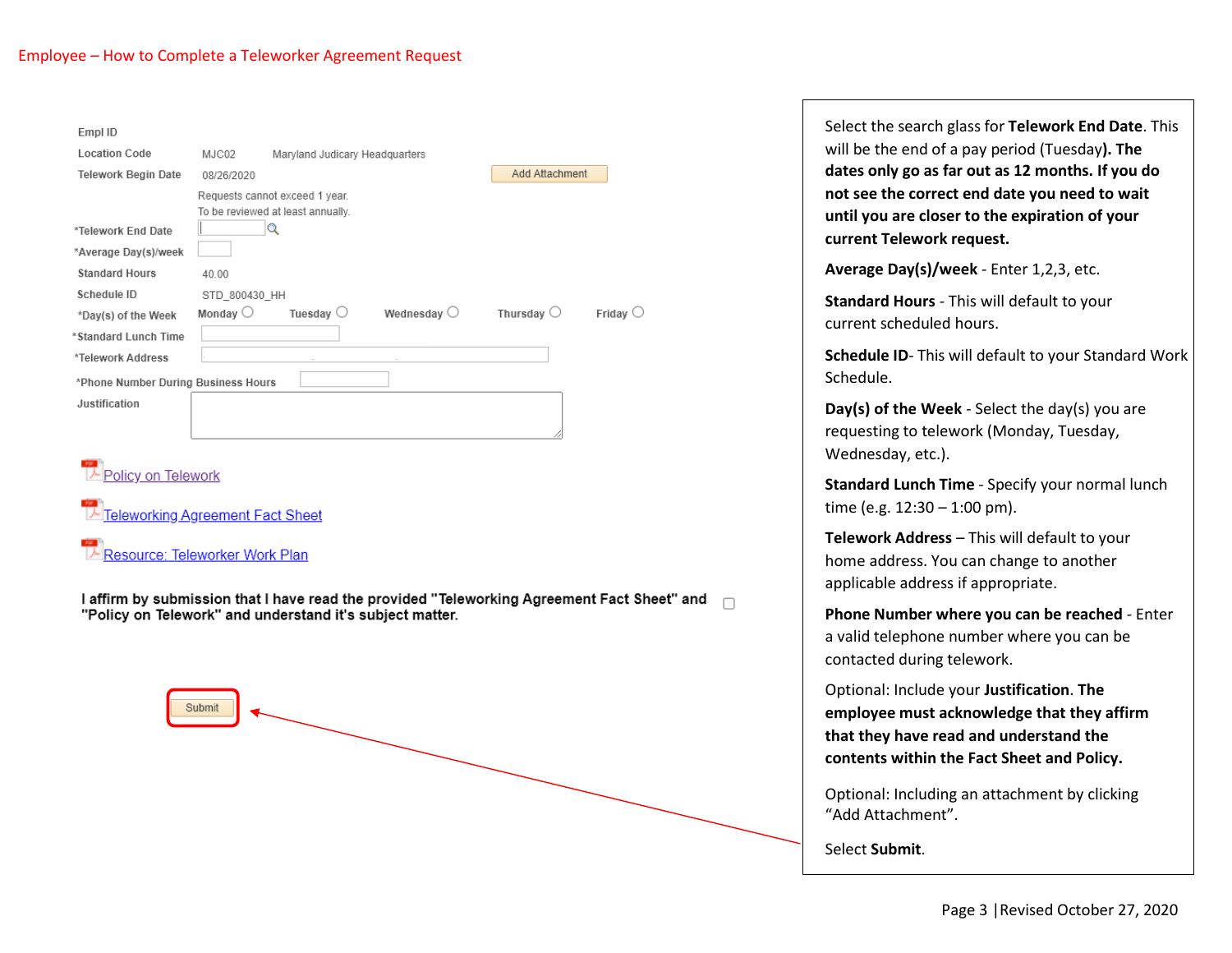#### **Teleworker Agreement**

Enter any information you have and click Search. Leave fields blank for a list of all values.

| Search Criteria |            |     |  |
|-----------------|------------|-----|--|
| Search by:      | Begin Date | $=$ |  |
|                 |            |     |  |

### **Teleworker Agreement**

Enter any information you have and click Search. Leave fields blank for a list of all values.

| Search Criteria                                           |                                                          |                                                        |                                                       |                                    |
|-----------------------------------------------------------|----------------------------------------------------------|--------------------------------------------------------|-------------------------------------------------------|------------------------------------|
|                                                           |                                                          |                                                        |                                                       |                                    |
| Search by:<br><b>Begin Date</b>                           | $\vert - \vert$                                          |                                                        |                                                       |                                    |
| <b>Advanced Search</b><br>Search<br><b>Search Results</b> |                                                          |                                                        |                                                       |                                    |
| First<br>View All                                         | (4)<br>Last<br>$1-2$ of $2$                              |                                                        |                                                       |                                    |
| Begin Date Sequence Number Step Status Description        |                                                          |                                                        |                                                       |                                    |
| 02/14/2018 0                                              | Approved                                                 |                                                        |                                                       |                                    |
| 02/13/2019 0                                              | Pending                                                  |                                                        |                                                       |                                    |
| eleworker Agreement                                       |                                                          |                                                        |                                                       |                                    |
|                                                           | EMPLID=000002708, BEGIN_DT=2019-02-13, SEQ_NBR=0:Pending |                                                        |                                                       |                                    |
| AOC                                                       |                                                          |                                                        |                                                       |                                    |
| Pending                                                   | <b>Not Routed</b>                                        | Skipped                                                | <b>Not Routed</b>                                     | <b>Not Routed</b>                  |
| Multiple Approvers<br>☺<br>Managers by TL Security        | Multiple Approvers<br>Admin Official                     | No approvers found<br>$\frac{1}{2}$<br>Assistant Admin | Multiple Approvers<br>œ<br>AOC_State_Court_Admin_Mgmt | Multiple Approvers<br>Payroll team |

To view the telework request the employee has submitted they can navigate to the **Employee Self Service** page > Click the **Employee HR Forms** tile > On the left panel click **Teleworker Agreement**.

# Select the **Find an Existing Value**  tab. Select Search. Any existing Telework Requests will populate in a list.

Select the Telework Request you wish to view.

At the bottom, the employee can see where the request is in the approval process and with whom.